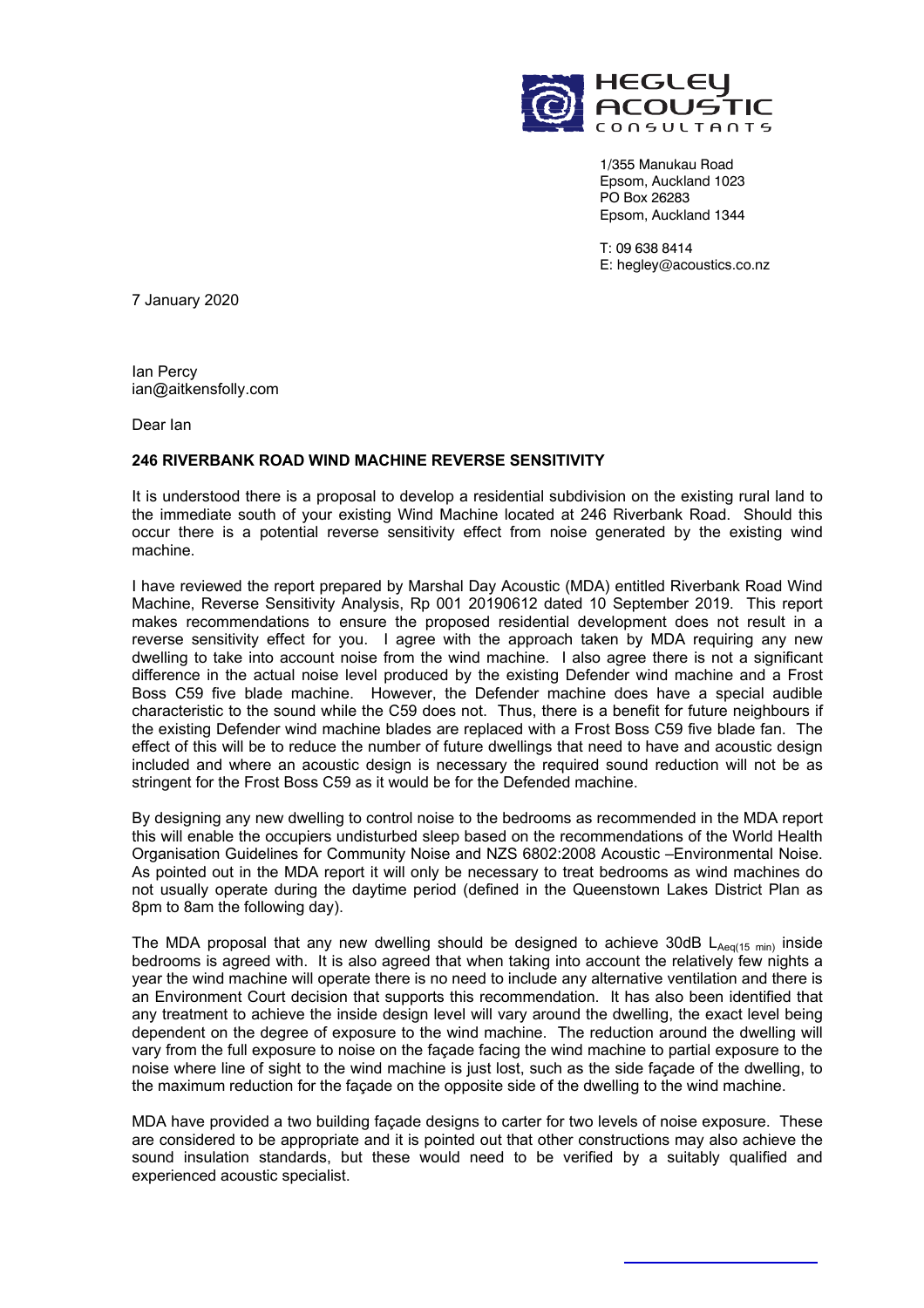To provide guidance on the dwellings that may require specific acoustic treatment the distance from the wind machine that a typical dwelling should be so the design level of 30dB  $L_{Aeq(15 min)}$  inside needs to be determined. Based on field measurements of the typical lightweight dwelling construction a sound reduction in excess of 25dB  $L_{Aeq(15 min)}$  (typically 27 - 28dB) will be achieved with the windows closed when assuming 4mm single glazing in timber joinery. That is, to achieve a level of no more than 30dB  $L_{Aeq(15 min)}$  inside the dwelling then the outside level should not exceed 25dB + 30dB = 55dB L<sub>Aeq(15 min)</sub>. An external level of 55dB L<sub>Aeq(15 min)</sub> will not be exceeded at any distance greater than 250m from the wind machine so by adopting 250m as the design limit will ensure the internal design limit of 25dB  $L_{Aeq(15 min)}$  will be achieved. This assumes slightly positive meteorological conditions, a ground absorption of 0.7 and no screening of the wind machine.

It is recommended that a basic condition such as set out below is adopted with the alternative designs provided by MDA as an option to satisfy the proposed condition. The recommended condition is:

- *i) Any new dwelling, visitor accommodation or other habitable building located within 250 metres of the wind machine not within the same site must be designed and constructed so that within the external building envelope surrounding any bedroom (when the*  windows are closed), the internal level does not exceed 30dB L<sub>Aeq(15 min)</sub>;
- *ii) For the purposes of this rule, "external building envelope" means an envelope defined by the outermost physical parts of the building, normally the cladding and roof;*
- *iii*) The acoustic design must be based on the noise contours as shown in Figure 1;
- *iv) An acoustic design report must be provided to the Queenstown Lakes District Council's Team Leader Monitoring prior to any building consent being granted. The acoustic design report must be prepared by a person qualified and experienced in acoustics and*  demonstrate the means by which the noise limits specified in this rule will be complied *with;*

*or* 

*The dwelling has been design to satisfy the building construction as set out in Table 1;* 

| <b>Building element</b>      | Minimum bedroom construction requirement                                                                                                                                                                                          |
|------------------------------|-----------------------------------------------------------------------------------------------------------------------------------------------------------------------------------------------------------------------------------|
| 30dB $L_{Aeq(15)}$ reduction |                                                                                                                                                                                                                                   |
| External walls               |                                                                                                                                                                                                                                   |
| Cladding                     | Minimum 70mm thick brick (or equivalent mass)                                                                                                                                                                                     |
| Insulation                   | Minimum 75mm thick fibrous insulation                                                                                                                                                                                             |
| Internal lining              | Single layer of minimum 10mm thick plasterboard                                                                                                                                                                                   |
| Windows/glazed doors         | Double glazed aluminium joinery consisting of one<br>minimum 6mm thick glass pane and one minimum<br>6.38mm thick laminated glass pane separated by<br>a 12mm air gap, e.g. 6/12/6.38L. No more than<br>40% of external wall area |

*Table 1: Example bedroom constructions*

*Roof/ceiling*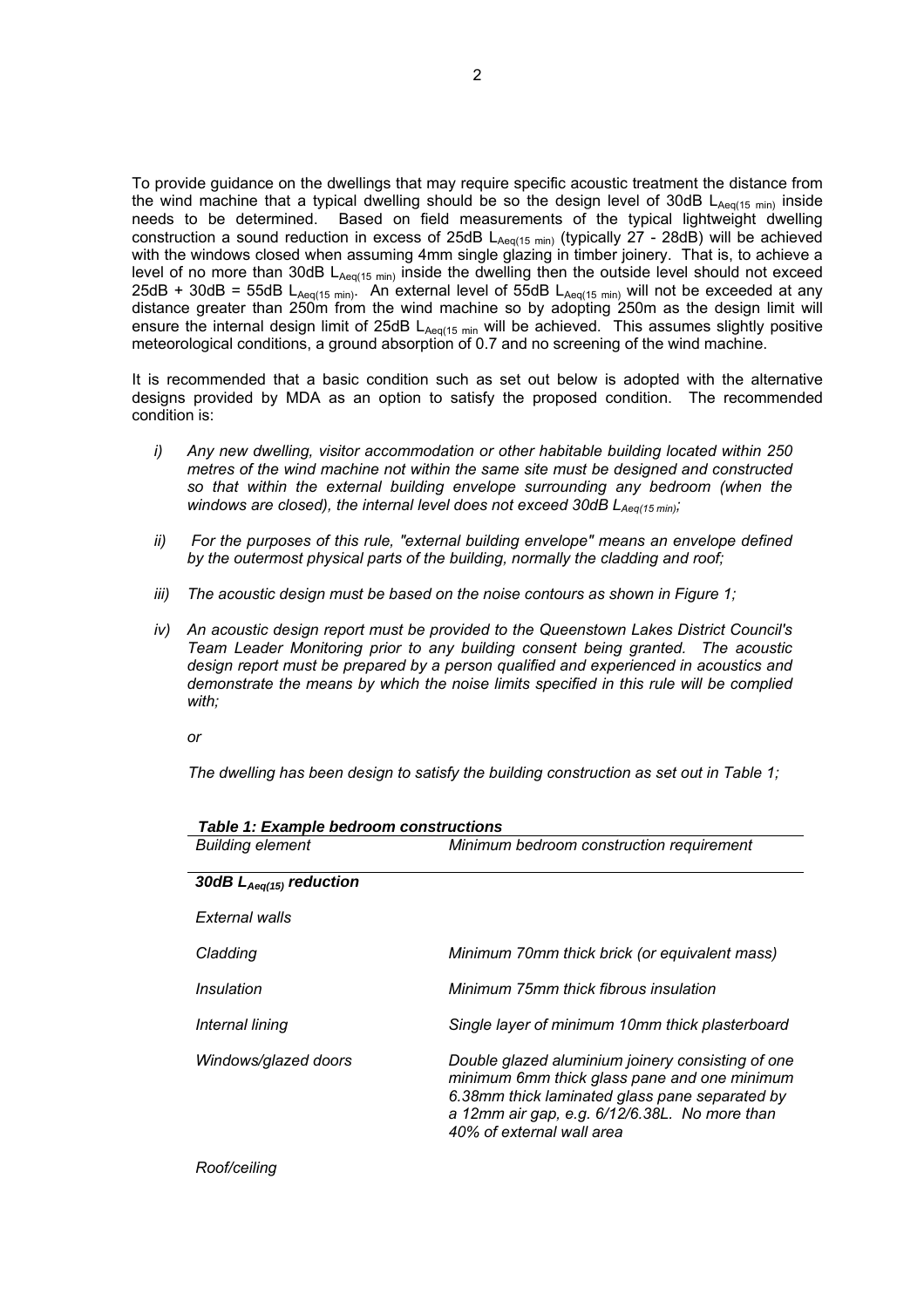| Cladding                     | Minimum 0.55mm thick profiled steel                                                                                                                                                                                                                     |
|------------------------------|---------------------------------------------------------------------------------------------------------------------------------------------------------------------------------------------------------------------------------------------------------|
| Insulation                   | Minimum 75mm thick fibrous insulation                                                                                                                                                                                                                   |
| Ceiling                      | Two layers of minimum 13mm thick high-density<br>plasterboard ( $\geq$ 12 kg/m <sup>2</sup> ) linings (e.g. 2x13mm<br><b>GIB Noiseline)</b>                                                                                                             |
| External doors               | Solid core door (minimum 24 $kg/m2$ ) with full<br>perimeter seals                                                                                                                                                                                      |
| 35dB $L_{Aeq(15)}$ reduction |                                                                                                                                                                                                                                                         |
| External walls               |                                                                                                                                                                                                                                                         |
| Cladding                     | Minimum 70mm thick brick (or equivalent mass)                                                                                                                                                                                                           |
| Insulation                   | Minimum 75mm thick fibrous insulation                                                                                                                                                                                                                   |
| Internal lining              | Single layer of minimum 10mm thick plasterboard                                                                                                                                                                                                         |
| <b>Windows</b>               | Double glazed aluminium joinery consisting of one<br>minimum 6mm thick glass pane and one minimum<br>10.76mm thick laminated glass pane separated by<br>a 12mm air gap, e.g. 6/12/10.76L. No more than<br>20% of external wall area. No doors permitted |
| Roof/ceiling                 |                                                                                                                                                                                                                                                         |
| Cladding                     | Minimum 0.55mm thick profiled steel                                                                                                                                                                                                                     |
| Sarking                      | Minimum 9mm thick fibre cement board sarking<br>$(212 \text{ kg/m}^2)$ to entire dwelling roof, e.g. 9mm RAB<br>board sarking                                                                                                                           |
| Insulation<br>Ceiling        | Minimum 75mm thick fibrous insulation<br>Two layers of minimum 13mm thick high-density<br>plasterboard ( $\geq$ 12 kg/m <sup>2</sup> ) linings (e.g. 2x13mm<br><b>GIB Noiseline)</b>                                                                    |
| External doors               | Not permitted                                                                                                                                                                                                                                           |

*Note: For the avoidance of doubt, where the windows need to be closed to achieve the internal design level it is not necessary to provide alternate ventilation.*